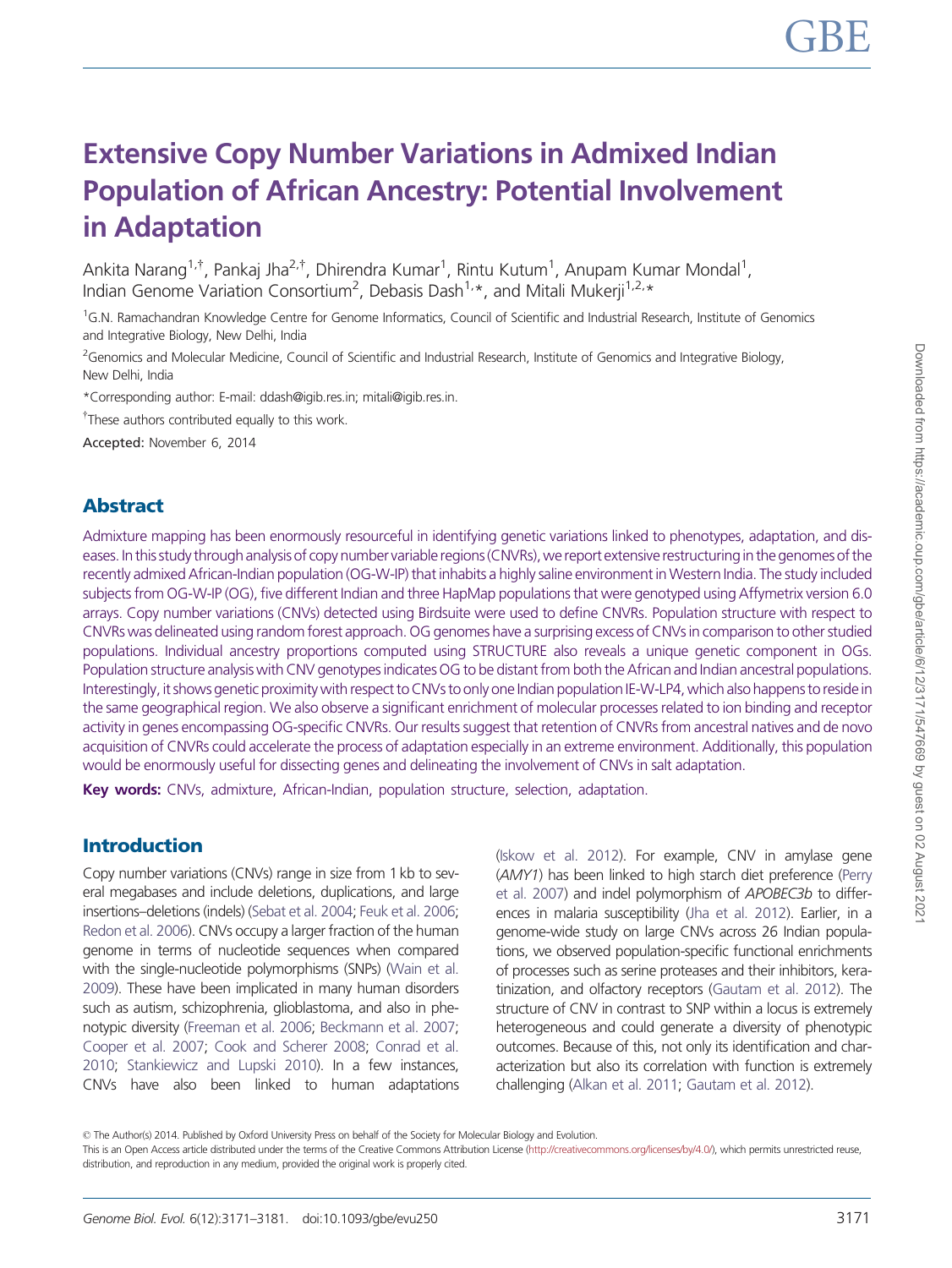Genomic dissection of admixed populations offers excellent opportunities for mapping disease loci and signature of selection events especially if the admixture is recent, and the parent populations have distinct ancestral history (Darvasi and Shifman 2005; Tang et al. 2007; Basu et al. 2009a, 2009b; Winkler et al. 2010). Many genes implicated in diseases such as focal segmental glomerulosclerosis (Kopp et al. 2008), type 2 diabetes (Duggirala et al. 1999; Goran et al. 2003), and prostate cancer (Freedman et al. 2006) have been identified in African-Americans. However, most of these studies are SNP based, and the involvement of CNVs is relatively under explored. In an earlier study, we have dissected the ancestry of an African-Indian population "OG-W-IP" (OG), also known as Siddi, which resides in a highly saline environment in western India. Our study revealed that the OG derives its ancestry from BantuKenyans and Yorubans from Africa and Indo-European (IE) large populations of north and western part of India. It was estimated that 58.7% of their genomic ancestry was from the African origin (Narang et al. 2011). These findings were also confirmed by similar study conducted by Shah et al. (2011). Functional annotation of ancestry informative markers (AIMs) revealed enrichment of biological processes such as ion-channel activity and cadherins from Indian ancestral populations. Because OGs are migrants and have been exposed to an excessive saline environment, a condition very different from its native environment, we speculated that enrichment of these processes might have been a consequence of selection. As CNVs can have more pronounced effect than SNPs, we felt it would be pertinent to dissect CNVs in this population.

Our study reveals a surprising excess of CNVs in the admixed population when compared with the ancestral Indian and African as well as the HapMap populations. Population structure analysis indicate that the admixed population has evolved its own genomic structure through copy number variable regions (CNVRs) that are unique and common in this population as well as retained from ancestral population that resides in the same habitat. The CNVRs span the entire genome and are significantly enriched in processes related to ion channels and receptor activity. Our results substantiate the hypothesis that CNVRs especially in admixed populations could accelerate the process of adaptation as in this case the admixed population resides in an extremely saline environment, a habitat known to be nonconducive especially for African natives from equatorial regions. Additionally, this population would be enormously useful for dissecting genes and delineating the involvement of CNVs in salt adaptation.

## Materials and Methods

#### Population Data Sets and Genotyping

In this study, a total of 152 healthy and unrelated subjects from 6 different Indian populations and 3 populations of HapMap Project (Gibbs et al. 2003) were used. Five Indian populations were represented in the Indian Genome Variation Consortium panel (Indian Genome Variation Consortium 2008; Narang et al. 2010) and an additional population from western part of India (IE-W-LP) was also included in this study. The first data set comprised 62 samples from 5 IE-speaking populations sampled from Northern (N) and Western (W) part of India and are large ethnic groups (LP) and 15 samples of OG. The second data set comprised 75 samples from 3 populations of International HapMap Project: 25 CEU (Utah residents with ancestry from northern and western Europe), 25 LWK (Luhya in Webuye, Kenya), and 25 YRI (Yoruba in Ibadan, Nigeria). Details of sample information and their location are given in the supplementary table S1, Supplementary Material online.

Genotyping of Indian samples were carried out using genome-wide Affymetrix 6.0 SNP array (Affymetrix, Santa Clara, CA). In brief, 250 ng of DNA samples were processed for restriction digestion with Sty1 and Nsp1 separately, following the manufacturer's recommended protocols. After amplification, both the set of amplified products were pooled and further processed for hybridization and scanning. Genotyping quality was assessed using Affymetrix Genotyping Console Software, and samples having contrast quality control  $> 0.4$ were further used for CNV analysis. HapMap samples genotyped on Affymetrix 6.0 platform (Gibbs et al. 2003; International HapMap 3 Consortium 2010) were considered for this analysis.

### CNV Detection and Construction of CNVR Map

BirdSuite software (v1.5.5) (Korn et al. 2008; McCarroll et al. 2008) was used to call CNVs from combined data sets of Indian and HapMap samples. Canary module from Birdsuite detects copy number states for known copy number polymorphisms (CNPs) using prior information of intensity from 270 HapMap samples. Birdseye, a hidden Markov model-based module of Birdsuite detects additional CNVs other than reported by Canary. Genotype data were also obtained using Birdseed algorithm of Birdsuite package. Further, we used two other CNV calling algorithms—PennCNV (Wang et al. 2007) and Affymetrix Genotyping Console (GTC) version 4.1.4.840 (www.Affymetrix.com) to check the concordance of Birdseye's CNV calls.

The following filtering criteria were applied for calling CNVs from Birdseye data: 1) only autosomes were considered, 2) number of contiguous probes  $\geq$  5, 3) probes less than 10 kb apart, 4) LOD score  $\geq$  10, and 5) CNV events of size <1 Mb. Further, in-house Perl script was used for construction of CNVRs by merging overlapping Birdseye's CNV segments with any base overlap criteria. Additionally, we applied sample frequency threshold of 5% to avoid singletons/rare calls. Frequency matrix of deletion and duplication calls for CNVRs was also generated. Circos (Krzywinski et al. 2009) was used to plot genome-wide distribution of CNV states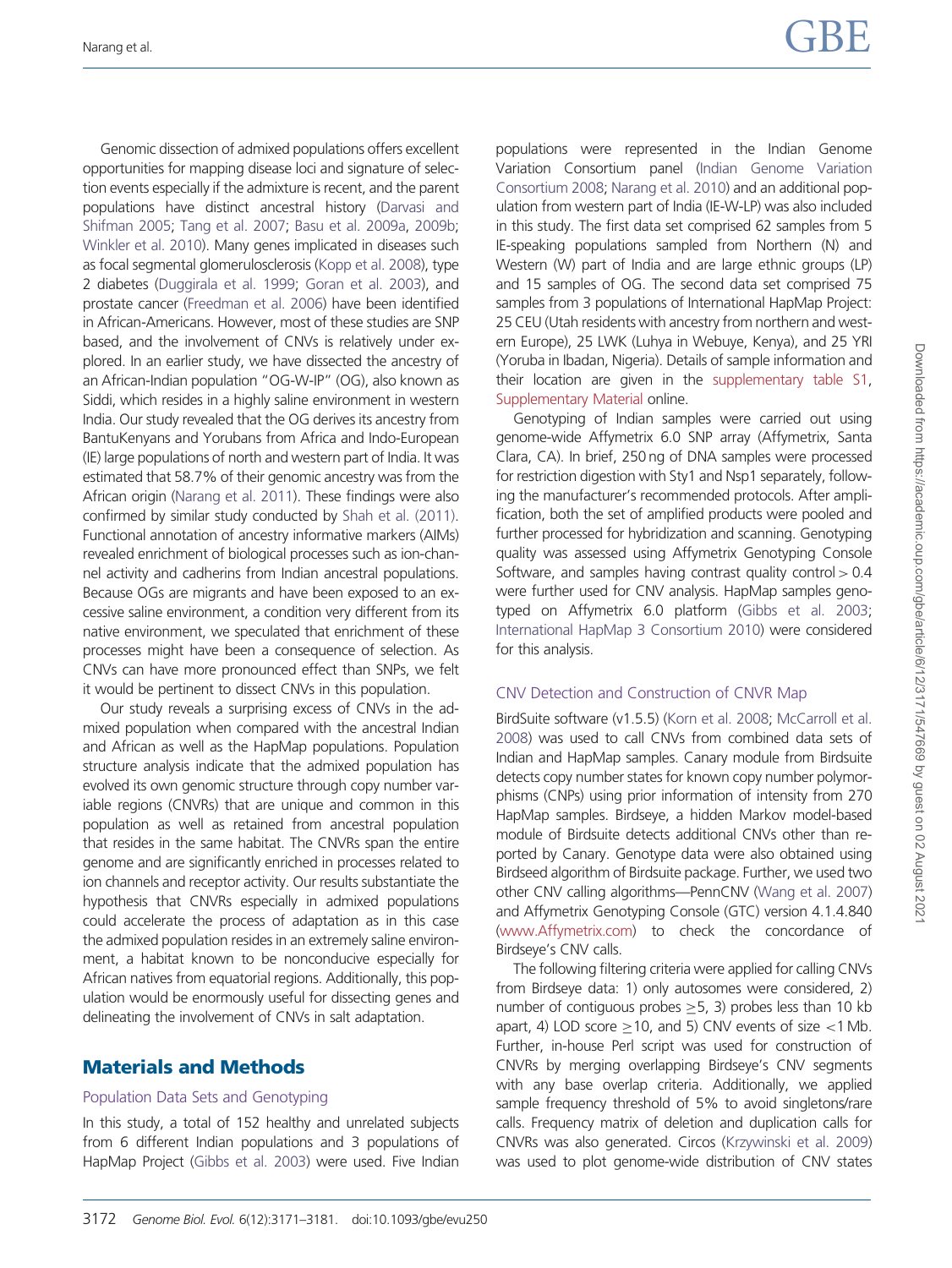from CNVR data set across all populations. For data visualization, ggplot2 (Wickham 2009) and circlize packages in R were used. To understand the potential effect of CNVs on SNPs, SNPs within boundaries of both known CNPs and CNVs obtained from Birdseye were extracted using bedtools (Quinlan and Hall 2010).

CNPs and birdseed genotype calls obtained from Birdsuite were also filtered. Genotypes with confidence value <0.1 were retained, and values  $>0.1$  were treated as missing data.

#### Population Genetics Analysis

Supervised Random Forest algorithm (Breiman 2001) (implemented in randomForest package of R (Liaw and Wiener 2002) was used to derive proximity among samples based on CNVR and CNP states. We have used 50,000 decision trees to build the model and 23 CNVRs ( $\sqrt{\ }$ total CNVRs) randomly selected at each node in a decision tree. Proximity (dissimilarity) matrix was converted into similarity matrix and visualized using multidimensional scaling (MDS, Qi 2012). All the analysis were performed in R version 3.0.1. For SNP data, we used smartpca program of EIGENSOFT3.0 package (Patterson et al. 2006; Price et al. 2006).

CNV genotype calls for deletions (0 and 1), normal copy (2), and duplications (3 and 4) were converted to allelic states—0/ 0 (zero copy), 0/1 (one copy), 1/1 (two copies), 1/2 (three copies), and 2/2 (four copies). Biallelic data format was used for population clustering and population differentiation  $(F_{ST})$ analysis. Population clustering was performed using STRUCTURE 2.3.4 (Pritchard et al. 2000; Falush et al. 2003) with 10,000 burn-in period and 10,000 iterations. Populationspecific  $F_{ST}$  using CNVRs was computed using Arlequin 3.5 (Excoffier et al. 2005). PGDSpider 2.0.5.0 software (Lischer and Excoffier 2012) was used for conversion of genotype data formats required by different population genetics softwares.

### Identification of Ancestry Informative CNVRs in Admixed Population

CNVRs were divided into three subsets: deletions, duplications, and gain–loss on the basis of CNV states in four populations (OG-W-IP, IE-W-LP4, YRI, and LWK). Duplication and deletion subset included 24 and 483 CNVRs, respectively; whereas gain–loss data set had 58 CNVRs. Deletion and duplication CNVR markers were used for further analysis to avoid ambiguity. Ancestry informativeness was computed using frequency of CNVRs in OG and assigned hypothetical Indian (IE-W-LP4) and African putative ancestors (YRI, LWK), as described in our earlier article (Narang et al. 2011). Method of computing ancestry is described in detail in supplementary text S1, Supplementary Material online. Using the criteria, mentioned in supplementary text S1, Supplementary Material online, we binned ancestry into three classes where CNVRs in OG was 1) close to Indian ancestor(s), 2)

close to African ancestor(s), and 3) unique. Further, functional annotation was done for ancestry informative CNVRs (AICs).

## CNVR Annotation and Gene Enrichment Analysis

CNVR data sets were annotated using RefSeq database downloaded from University of California, Santa Cruz table browser. We considered coordinates of longest transcript of a gene if it has multiple isoforms for annotation. Functional enrichment analysis was performed using ToppFun module of ToppGene suite that uses background information frommultiple resources (Chen et al. 2009). We used the criteria of  $P$  value  $<$  0.05 with Bonferroni correction for enrichment analysis.

## **Results**

### Identification of CNVs

In this study, 152 individuals of Indian and HapMap populations genotyped on Affymetrix 6.0 were used for CNV analysis. In the previous study using genome-wide SNP data, we had reported that OG population was genetically closer to Bantus of East Africa. Bantus are reported to be closer to Luhya population, another ethnic group in Kenya (Henn et al. 2011). As Luhya is represented in HapMap, we used this population as a surrogate for BantuKenyans for CNV analysis. In the entire data set, a total of 20,023 autosomal CNV calls comprising 17,492 deletions and 2,531 duplications and events were observed. Higher numbers of deletions than duplications have also been reported in several studies (Redon et al. 2006; Conrad et al. 2010; Mills et al. 2011) This has been attributed in-part to bias of genotyping arrays for detecting more number of deletions than duplications (Alkan et al. 2011; Pinto et al. 2011). To confirm our observations, we also checked for the concordance of CNV calls using two other softwares—PennCNV and Affymetrix GTC. Overall, 98.96% of CNV calls from Birdseye software were in agreement with both the softwares (supplementary fig. S1, Supplementary Material online). Average number of CNV calls in OG was significantly higher than observed in Indian and HapMap populations (supplementary table S2, Supplementary Material online). Frequency distribution of CNV events binned into different segment sizes ranging from 1 kb to  $\geq$  500 kb revealed CNVs of smaller size to be more frequent (fig. 1 and supplementary fig. S2, Supplementary Material online). Compared with other populations, the segment size of CNVs in OG was much larger (fig. 1). In total, 0.56% of OG genome was under CNVs, whereas fraction of genome covered by CNVs in Indian large populations was only 0.01%. The higher proportion of OG genome under CNVs was consistent with our earlier study based on Affymetrix 50 k array. Though the trends were similar to our earlier study, the estimates were much higher earlier. This could be ascribed to the low-resolution SNP array used for CNV detection (Gautam et al. 2012). Further, a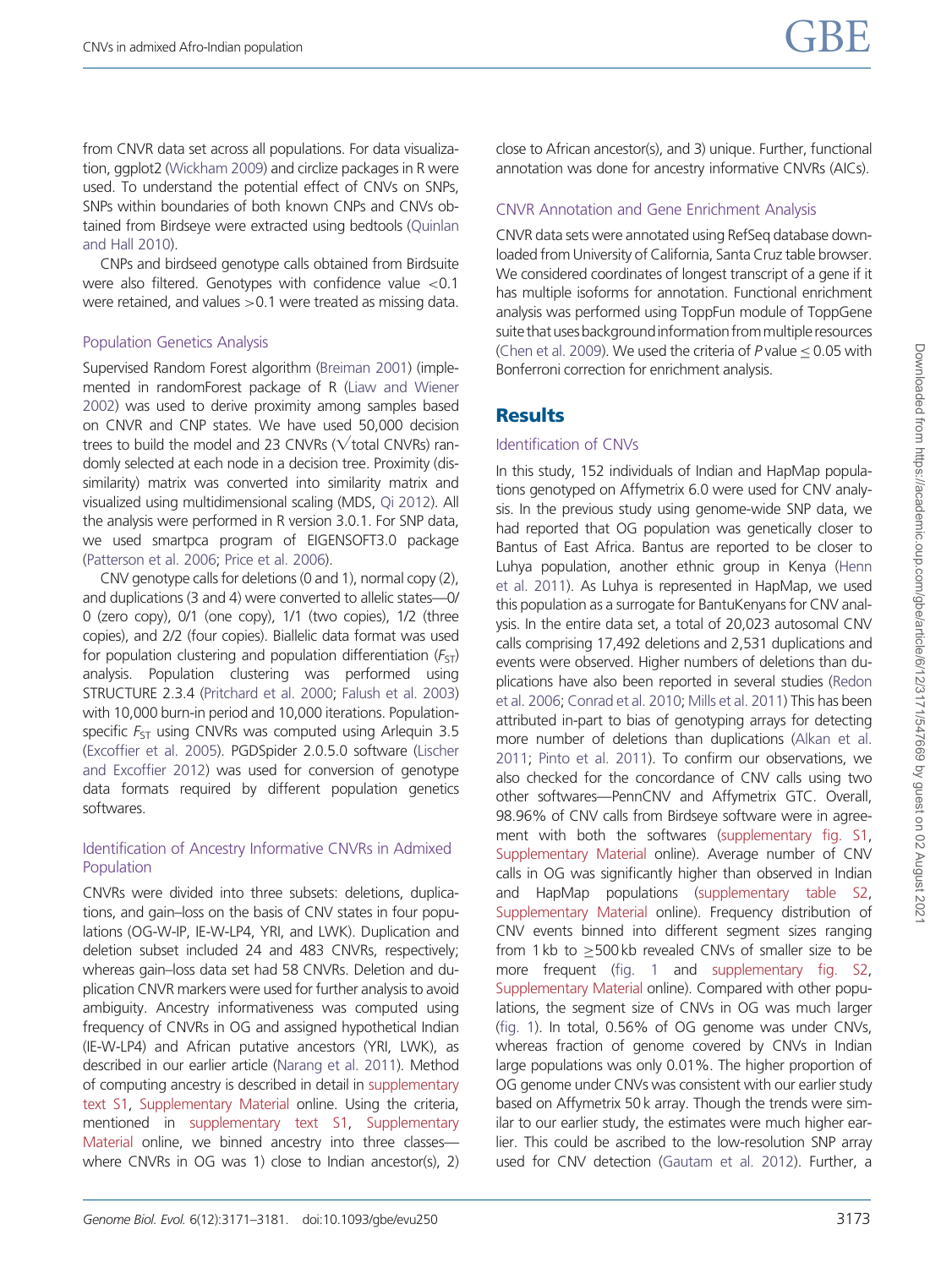

FIG. 1.—Spectrum of size distribution of CNV segments in the studied populations. Box plots of CNV segment size distribution from African (black), Indian (green), admixed OG-W-IP (red), and CEU (pink) populations are represented. Large CNVs were higher in proportion in OG population in comparison to other populations.

data set of 567 CNVRs was constructed using entire CNVs, and after RefSeq gene annotation, 335 genes were observed to underline structural variation (supplementary table S3, Supplementary Material online). OG population encompasses larger number of CNV events compared with the other populations; especially deletion CNV events are overrepresented (fig. 2). This set of CNVRs spans 0.015% of human genome. This CNVR data set was used for investigating population structure, clustering, and functional annotation of AIMs.

## Stratification and Clustering of Populations Using CNVRs

Using a set of 872,188 autosomal SNPs from Affymetrix 6.0 platform, we revalidated our earlier observation of distinctness of OG population as it comes in a perfect cline between Indian (Large populations of Northern and Western India) and African (East and Central West Africa) populations, and there is almost no contribution from European ancestry (supplementary fig. S3, Supplementary Material online). As discussed in the Materials and Methods section, we carried out a random forests approach to compute distance matrix using CNVR data followed by MDS to visualize population stratification. The predicted accuracy of the random forest model is about 81%, and error rate of the model was described by confusion matrix, where comparison between actual and predicted population labels was made (supplementary table S4, Supplementary Material online). MDS analysis reveals that OG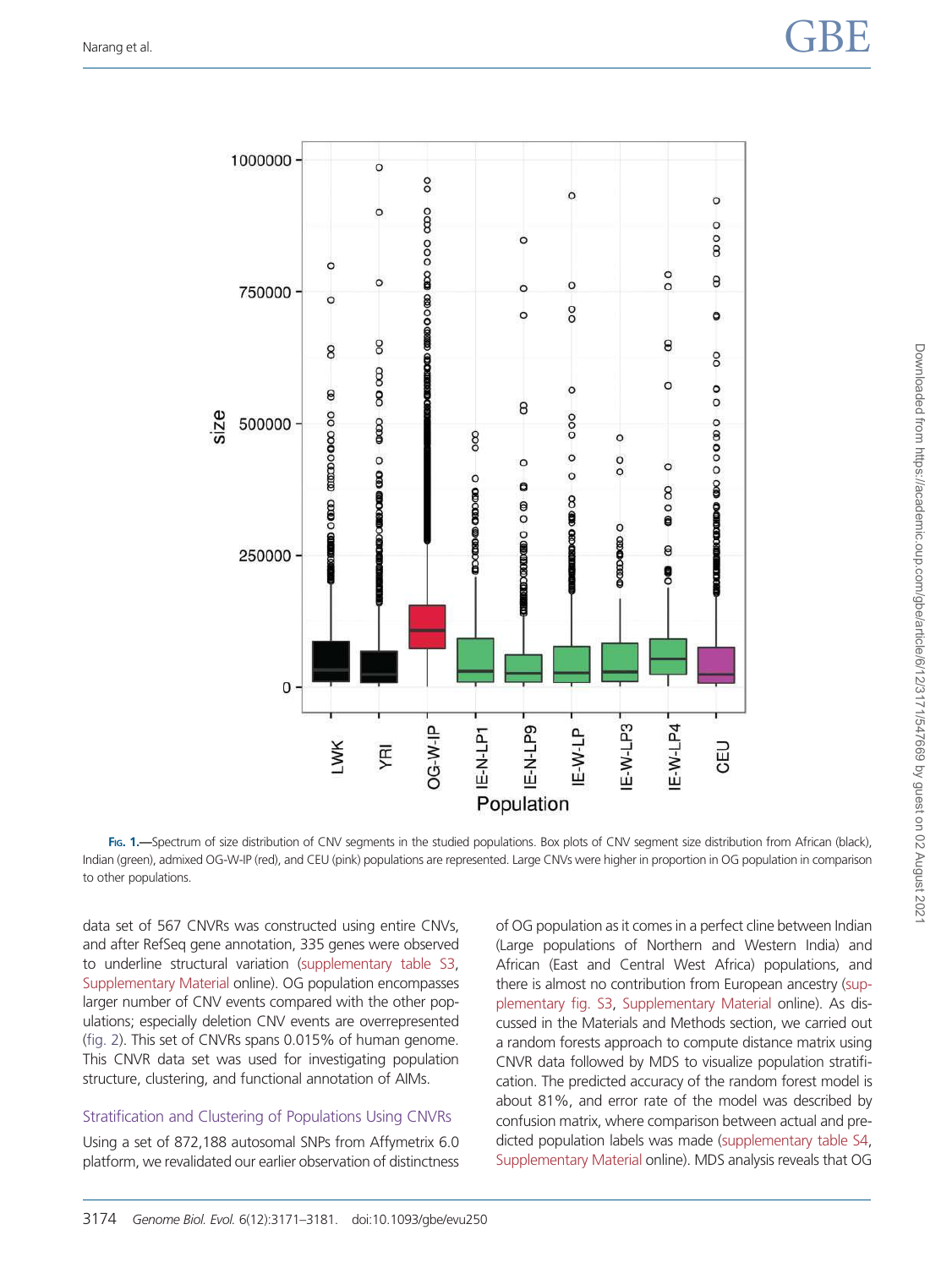

FIG. 2.—Circular plot showing chromosomal view of CNVRs distribution in studied populations. The outermost circle with vertical green lines represents all the CNVRs from chromosomes 1 to 22. CNVs from different CNVRs in each of the studied populations are represented in the nine concentric circles. Blueand red-color bars represent duplications and deletion CNV states, respectively. An excess of CNVs across all the autosomal chromosomes in OG population compared with IEs, Africans, and CEU populations is clearly observed.

individuals cluster separately from African and Indian populations and is close to one of the Indian populations (IE-W-LP4) residing in same geographical region (fig. 3a). This observation was surprising with respect to our previous study based on SNP markers where we reported OG individuals to be closer to African population compared with Indian populations. It seems plausible that this population has acquired CNVs that makes it closer to the population that resides in the same geographical region. Noteworthy, the separation between CEU and African populations was resolved along first and third dimension, whereas no separation was observed in first two dimensions (fig. 3a and 3b). We had same observations from population structure dissected using known CNPs obtained from Canary module of Birdsuite (supplementary fig. S4, Supplementary Material online). To understand the potential effect of CNV markers on SNPs, 22,472 SNP markers within CNV boundaries were also used for population stratification analysis. Population stratification using SNPs within CNV markers also had different spectrum with respect to genome-wide markers but similar to what we observed using CNVRs (supplementary fig. S5, Supplementary Material online). We checked the consistency of the population structure and clustering revealed by SNPs within CNV boundaries by randomly selecting the SNP markers of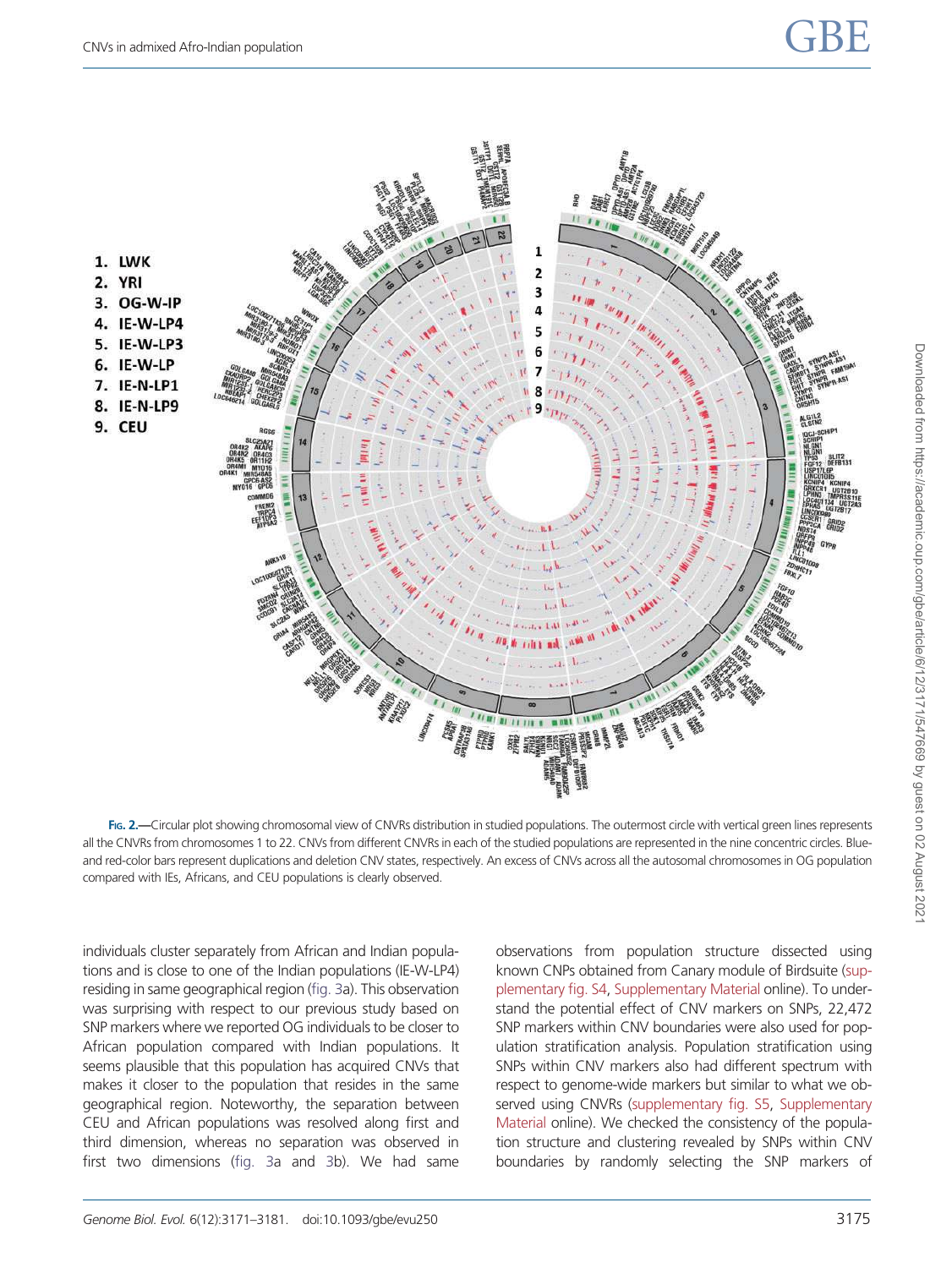

FIG. 3.—Population structure of studied populations based on MDS. (a) MDS analysis of IE large Populations from North and West India, OG, and HapMap populations using 567 CNVRs. OG is closer to IE-W-LP4 compared with other Indian and African populations. (b) However, it is important to note that African and Europeans get resolved in the third dimension.

approximately same data size. Population structure using random data sets was same as reflected by genome-wide marker data sets (supplementary fig. S6, Supplementary Material online).

We used STRUCTURE to estimate individual-wise ancestry proportions of OG population using CNVR genotypes. Representative Indian (IE-W-LP4 and IE-W-LP) and African (YRI) populations were chosen for clustering. At  $k = 2$ , population structure of OGs was not resolved as ancestral populations were not distinctive (supplementary fig. S7a, Supplementary Material online). However, at  $k = 3$ , we observed separation of ancestral populations as expected and a third component contributes maximally (76%) to the ancestry of admixed OG individuals (supplementary fig. S7b and table S5, Supplementary Material online). To quantify and analyze the effect of CNVs on admixed populations at fine resolution, we have used SNP markers within CNVs to compute admixture proportions. At  $k = 2$ , ancestry contribution from Indian populations was higher (0.61%) in comparison to African populations (0.38%) (fig. 4a, supplementary table S6, Supplementary Material online). This finding was contrasting with our previous study using genome-wide SNPs, where proportion of ancestry estimated for African and Indian populations was approximately 60% and approximately 40%, respectively. However, at  $k = 3$ , contribution of third ancestry component (0.46%) was higher for OG when SNPs within CNVs were used (fig. 4b). This is concordant to ancestry estimates obtained using CNVR genotypes.



FIG. 4.-Estimates of individual ancestry proportions of OGs individuals using STRUCTURE. At  $k = 2$ , analysis based on 22,472 SNP markers within CNV regions revealed that admixed OGs shares major ancestry contribution from Indian ancestors (green) rather than Africans (brown). This observation is in contrast to what is observed with genome-wide SNP markers. At  $k = 3$ , unique/third component (yellow) accounts for major ancestry proportions (46%) for OG and ancestry contributions of Indian (green) and African ancestors (brown) were 34% and 20%, respectively. Only IE-W-LP4, which is geographical proximal to OG, shares ancestry from third component.

As OGs have very recently settled in the Indian subcontinent from Africa, deviation in population structure and excess of unique ancestry proportions in OG individuals through CNVs could be indicative of their role in selection (Cooper et al. 2007).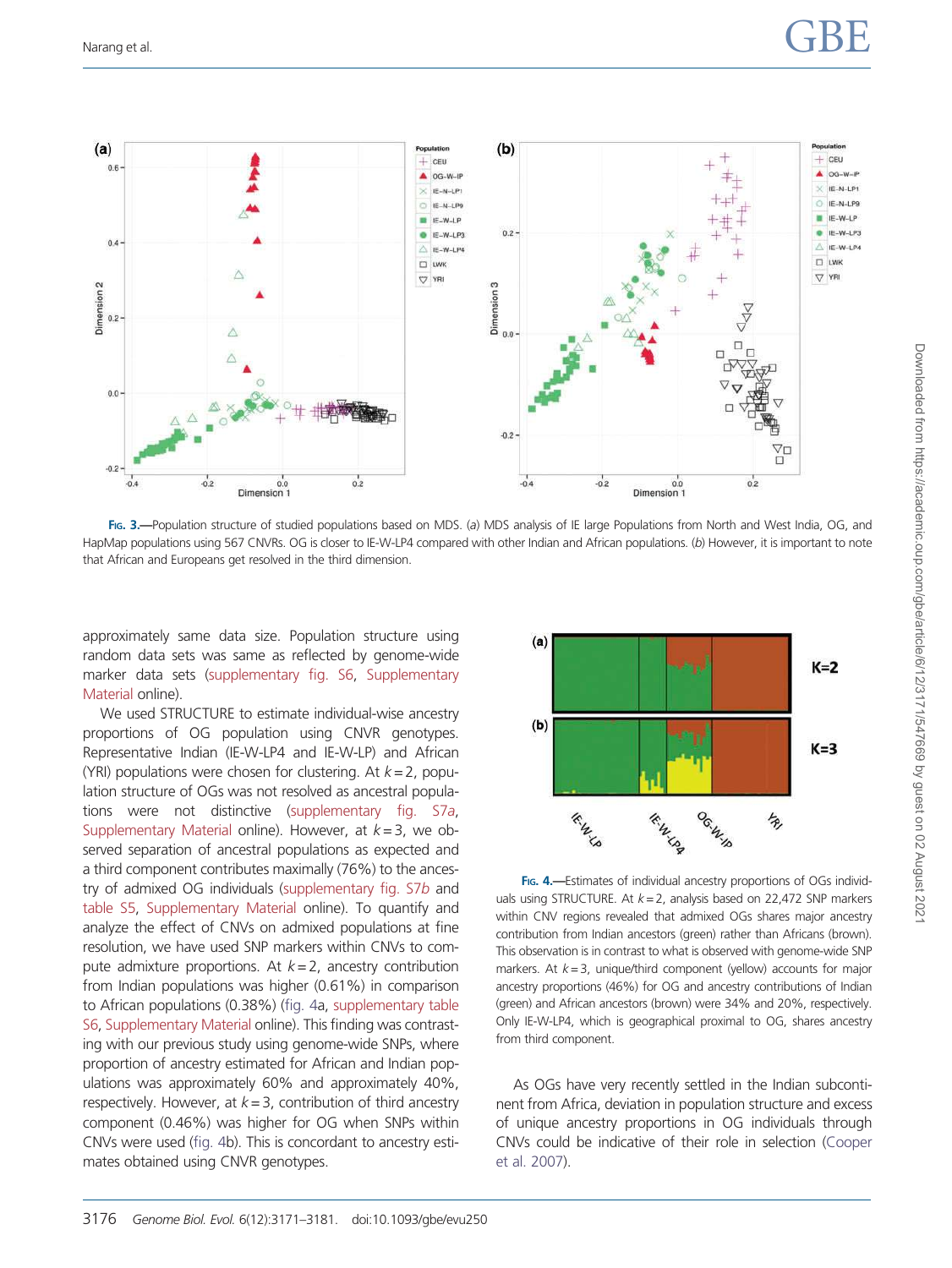|            | <b>CEU</b>  | IE-N-LP1  | IE-N-LP9    | IE-W-LP  | IE-W-LP3    | IE-W-LP4 | <b>LWK</b> | OG-W-IP | <b>YRI</b>     |
|------------|-------------|-----------|-------------|----------|-------------|----------|------------|---------|----------------|
| <b>CEU</b> | $\mathbf 0$ | 0.13262   | 0.12783     | 0.13884  | 0.14516     | 0.15305  | 0.10233    | 0.31972 | 0.09505        |
| IE-N-LP1   | 0.13262     | $\pmb{0}$ | 0.02627     | 0.11645  | 0.03086     | 0.10496  | 0.19332    | 0.22705 | 0.18667        |
| IE-N-LP9   | 0.12783     | 0.02627   | $\mathbf 0$ | 0.11412  | 0.01985     | 0.09896  | 0.1801     | 0.2198  | 0.17551        |
| IE-W-LP    | 0.13884     | 0.11645   | 0.11412     | $\Omega$ | 0.13007     | 0.10111  | 0.19838    | 0.32921 | 0.20919        |
| IE-W-LP3   | 0.14516     | 0.03086   | 0.01985     | 0.13007  | $\mathbf 0$ | 0.10289  | 0.21663    | 0.21222 | 0.20539        |
| IE-W-LP4   | 0.15305     | 0.10496   | 0.09896     | 0.10111  | 0.10289     | 0        | 0.22096    | 0.16635 | 0.21114        |
| <b>LWK</b> | 0.10233     | 0.19332   | 0.1801      | 0.19838  | 0.21663     | 0.22096  | 0          | 0.33376 | 0.04755        |
| OG-W-IP    | 0.31972     | 0.22705   | 0.2198      | 0.32921  | 0.21222     | 0.16635  | 0.33376    | 0       | 0.3237         |
| YRI        | 0.09505     | 0.18667   | 0.17551     | 0.20919  | 0.20539     | 0.21114  | 0.04755    | 0.3237  | $\overline{0}$ |

FIG. 5.—Extent of genetic differentiation between OG and ancestral Indian and African populations. The pairwise FST analysis reveals more closeness of OG with IE west population compared with African and CEU population. This observation is consistent with our clustering analysis.

#### Population Differentiation Analysis

Pairwise  $F_{ST}$  distances were computed using CNVRs between OG and ancestral populations. It was observed that  $F_{ST}$  between OG and IE-W-LP4 was minimum (0.16) compared with other studied Indian and African populations (fig. 5).This genetic closeness can be attributed to geographical proximity and similar environmental/selection pressures operating at the genomic level. Overall, genetic differentiation between OG and Indian populations was less than African populations, whereas IE-W-LP showed high differentiation with OG. The genetic heterogeneity within large Indian populations may be a confounding factor for this high  $F_{ST}$  observed for IE-W-LP.  $F_{ST}$ inferences were also in agreement with stratification and clustering analysis. High  $F_{ST}$  estimates of OG with both Indian and African populations again indicated unique ancestry component in OG as a contribution from CNVs.

#### Functional Annotation of AICs

We looked for functional enrichment of genes in OG from both Indian and African ancestors. Based on a criteria mentioned in supplementary text S1, Supplementary Material online, there were 194 and 53 unique CNVRs that were close to Indian and African ancestries, respectively. Genic CNVRs in these categories were used for functional enrichment analysis based on different annotations categories in ToppFun. Genes that were close to Indian ancestry were significantly enriched in molecular processes related to signaling receptor activity and glutamate receptor activity (table 1). Pathway enrichment suggests that genes closer to Indian ancestors converge to pathways related to immunology and olfaction. Spectrum of CNV states of enriched genes from different molecular processes also revealed closeness of Indian ancestry to OGs (fig. 6a). There was no enrichment from genes of African ancestry.

OG population harbors a large number of CNVRs that are unique and not represented in any of the ancestral populations. There are 233 such CNVRs, out of these in 197 regions, there were no CNVs reported in any of the studied population (supplementary fig. S8, Supplementary Material online). These CNVRs were considered as OG specific. These regions had enrichment of molecular processes from genes related to trace-amine receptor activity and calcium ion binding activity for OG-specific CNVRs (table 2). Enriched pathways from OGspecific genes suggest their potential involvement in synaptic and neuronal activities (fig. 6b).

## **Discussion**

In this study, we analyzed the spectrum of CNVs in the admixed Indo-African population from Western India that we identified recently. The admixture involved genomes from two contrasting geographical regions and ethnicity in an extremely saline environment. Interestingly, earlier analysis of genomic regions using SNPs revealed significant enrichment of ion channel and transporter genes from the Indian counterpart in the OG population (Narang et al. 2011). This had hinted at how a selective environment could shape genomes in the admixed population (Tang et al. 2007). Admixture with native populations can facilitate human adaptations in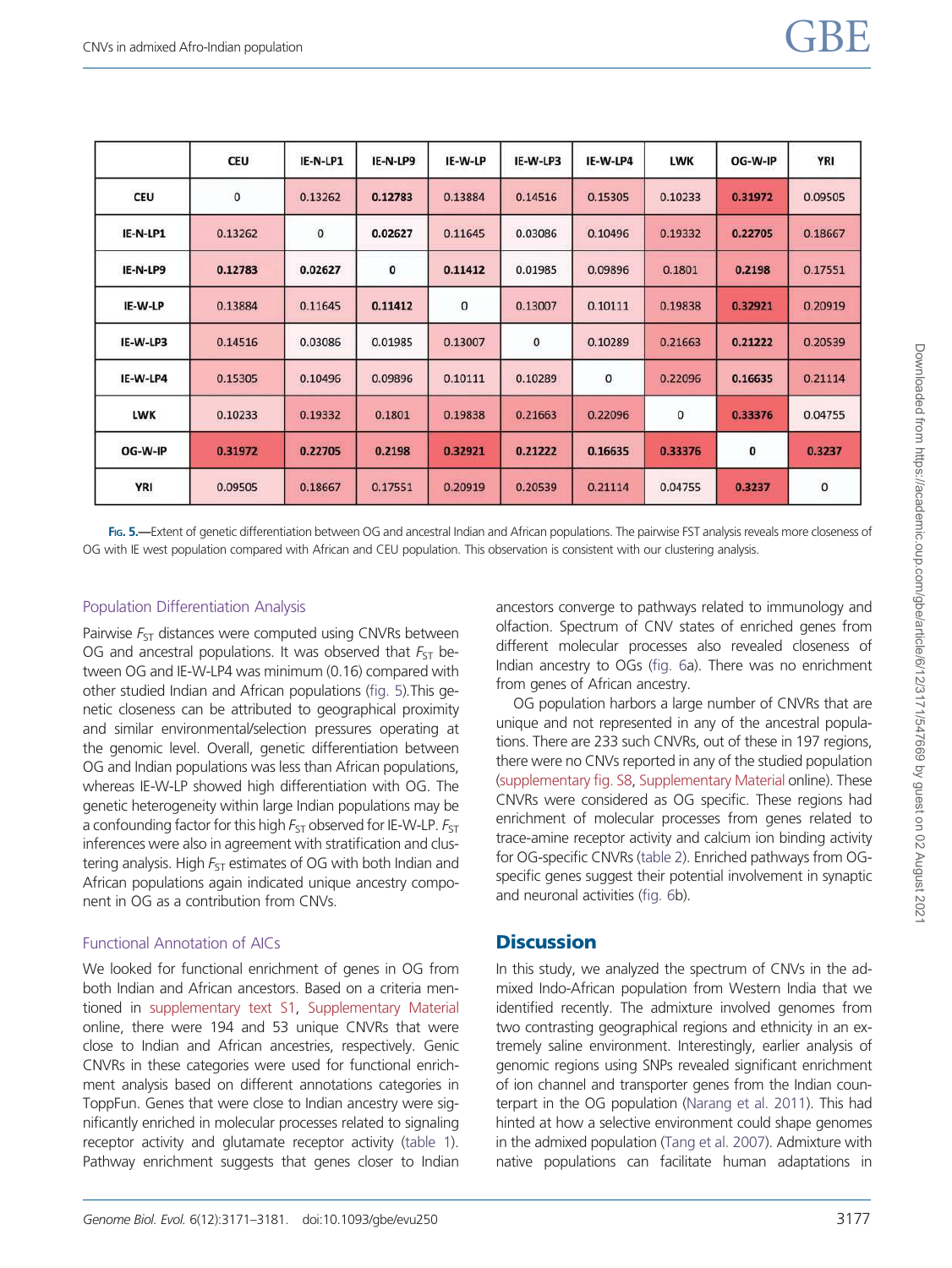#### Table 1

Functional Enrichment Analysis of CNVR Encompassing Genes, Where OG Is Closer to Indian Counterpart (IE-W-LP4)

| Category                  | <b>Name</b>                                                                             | P        | <b>Hit Count in</b> | <b>Hit Count</b> | Hit in Query List                                                                                                                                                       |
|---------------------------|-----------------------------------------------------------------------------------------|----------|---------------------|------------------|-------------------------------------------------------------------------------------------------------------------------------------------------------------------------|
|                           |                                                                                         |          | Query List          | in Genome        |                                                                                                                                                                         |
| GO: molecular<br>function | Receptor activity                                                                       | 2.06E-07 | 21                  | 1,617            | ERBB4, OR4N4, ESRRG, DDR2, OR5H15, GRIA4,<br>GRID2, GRM5, GRM7, LRP1B, OR52N1, OR4M2,<br>TINAG, PTPRD, OR52N2, OR52E8, OR52E6,<br>OR52N5, KIR2DL1, KIR2DL4, and KIR3DL1 |
| GO: molecular<br>Function | Glutamate receptor<br>activity                                                          | 2.85E-06 | 4                   | 27               | GRIA4, GRID2, GRM5, and GRM7                                                                                                                                            |
| GO: molecular<br>Function | Transmembrane sig-<br>naling receptor<br>activity                                       | 3.25E-06 | 17                  | 1,288            | ERBB4, OR4N4, DDR2, OR5H15, GRIA4, GRID2,<br>GRM5, GRM7, OR52N1, OR4M2, PTPRD, OR52N2,<br>OR52E8, OR52E6, OR52N5, KIR2DL4, and KIR3DL1                                  |
| Pathway                   | Antigen processing<br>and presentation                                                  | 1.23E-05 | 5                   | 82               | LOC100287534, KIR2DL1, KIR2DL4, KIR2DS4, and<br>KIR3DL1                                                                                                                 |
| Pathway                   | Immunoregulatory<br>interactions be-<br>tween a lymphoid<br>and a nonlym-<br>phoid cell | 2.53E-05 | 5                   | 95               | ITGA4, KIR2DL1, KIR2DL4, KIR2DS4, and KIR3DL1                                                                                                                           |
| Pathway                   | GPCR downstream<br>signaling                                                            | 1.29E-04 | 12                  | 959              | PDE4D, OR4N4, OR5H15, GRM5, GRM7, OR52N1,<br>OR4M2, OR52N2, OR52E8, OR52E6, OR52N5, and<br>PLCB1                                                                        |
| Pathway                   | Natural killer cell-me-<br>diated cytotoxicity                                          | 1.36E-04 | 5                   | 135              | LOC100287534, KIR2DL1, KIR2DL4, KIR2DS4, and<br>KIR3DL1                                                                                                                 |
| Pathway                   | Olfactory signaling<br>pathway                                                          | 1.43E-04 | 8                   | 425              | OR4N4, OR5H15, OR52N1, OR4M2, OR52N2,<br>OR52E8, OR52E6, and OR52N5                                                                                                     |



FIG. 6. Comparison of CNV spectrum from functionally enriched processes using AICs in OGs. The heatmap represents different states of CNVRs encompassing genes from significantly enriched molecular processes (a) in cases where OG is close to Indian ancestor (IE-W-LP4) in comparison to African ancestors (b) exclusively in OG. The CNV states are represented by different colors.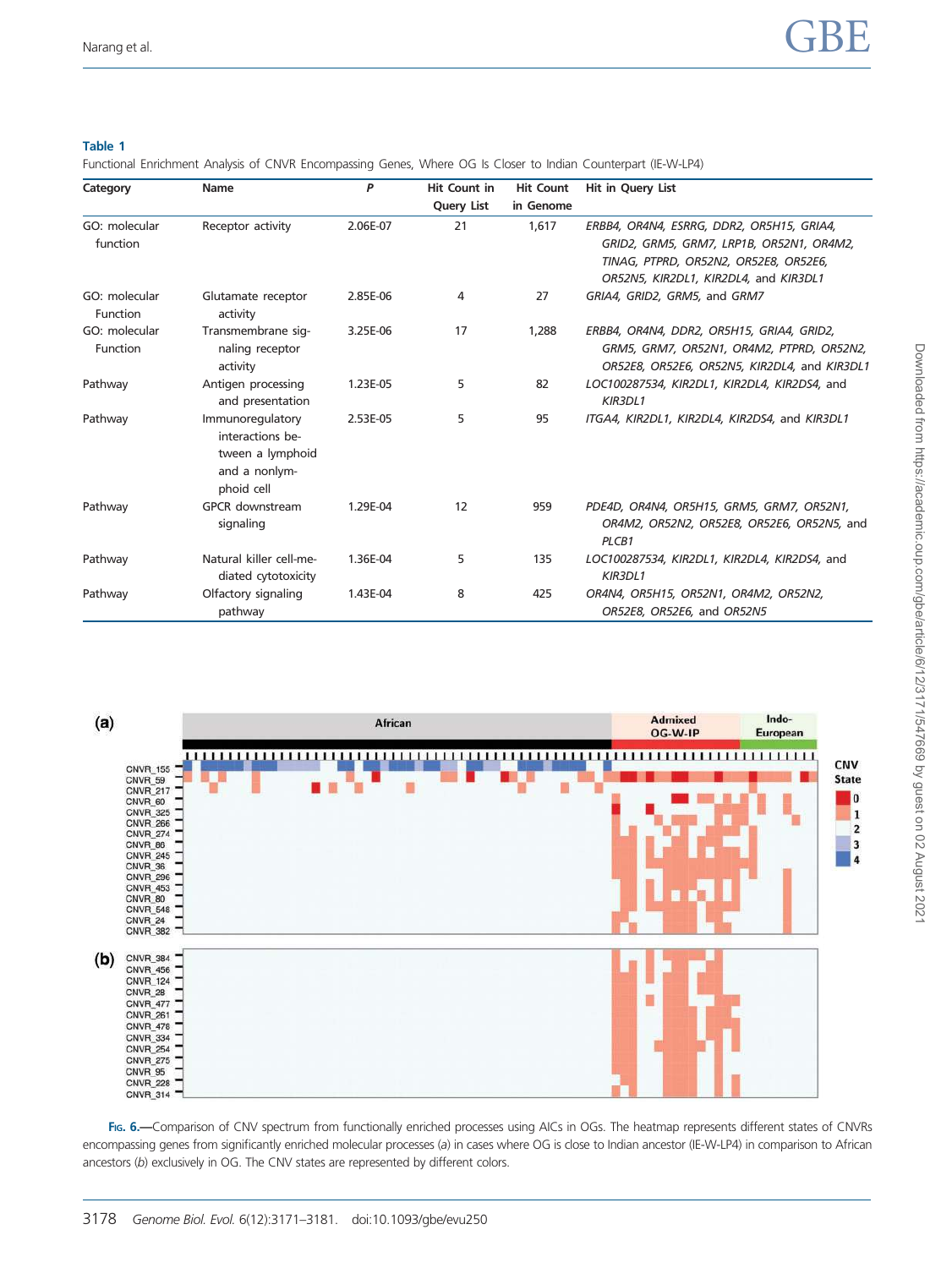|  | $\sim$ |  |
|--|--------|--|
|  |        |  |

Functional Enrichment Analysis of Genes in OG-Specific CNVRs

| Category                                   | <b>Name</b>                                          | P        | Hit Count in | Hit Count | <b>Hit in Query List</b>                                                               |
|--------------------------------------------|------------------------------------------------------|----------|--------------|-----------|----------------------------------------------------------------------------------------|
|                                            |                                                      |          | Query List   | in Genome |                                                                                        |
|                                            | GO: molecular function Trace-amine receptor activity | 2.10E-06 | 3            |           | TAAR2, TAAR3, and TAAR5                                                                |
| GO: molecular Function Calcium ion binding |                                                      | 1.75E-05 | 12           | 694       | FREM2, EYS, PPP3CA, HMCN1, NRXN1, CADPS,<br>CLSTN2, PLCB4, PLCL1, TTN, UTRN, and ITPR2 |
| Pathway                                    | Glutamatergic synapse                                | 1.70F-05 | 6            | 116       | PPP3CA, GRIK2, PLCB4, GRIN2B, GRM8, and ITPR2                                          |
| Pathway                                    | Alzheimer's disease                                  | 3.44E-05 | 5            | 79        | CASP12, PPP3CA, PLCB4, GRIN2B, and ITPR2                                               |
| Pathway                                    | Signaling by NGF                                     | 5.19E-05 | 8            | 284       | PCSK5, NRG1, PDE1C, SORCS3, FGF10, VAV3, ITPR2,<br>and RIT2                            |
| Pathway                                    | Ephrin A reverse signaling                           | 6.63E-05 |              | 3         | EFNA5 and EPHA5                                                                        |
| Pathway                                    | GPCRs, Other                                         | 9.69E-05 | 5            | 98        | TAAR2, TAAR3, TAAR5, GRM8, and LPHN3                                                   |

subjects who move to nonnative environment. This has been recently demonstrated in Tibetan populations who have inhabited high-altitude regions in China (Jeong et al. 2014). Alternatively, retention of ancestral genes in nonnative environment could result in maladaptations in admixed populations. Susceptibility for diseases such as focal segmental glomerulosclerosis, hypertension, and diabetes in admixed African-Americans can be an explanation of maladaptation in response to new habitats (Duggirala et al. 1999; Goran et al. 2003; Freedman et al. 2006; Kopp et al. 2008).OG population has come into existence in the last 200 years (Shah et al. 2011), and it is conceivable that the OG genomes might also have undergone changes in the nonnative environment (Narang et al. 2011). In an earlier CNV analysis on Indian populations, which included the OGs, we reported extensive variability across Indian populations, and many regions under CNVs were enriched in biological processes that could confer phenotypic diversity (Gautam et al. 2012). CNVs have been reported to impact genomes to a larger extent compared with SNPs both in terms of structure and magnitude of expression (Stranger et al. 2007; Mileyko et al. 2008; Henrichsen et al. 2009). CNV analysis in an admixed population especially in a highly selective environment could thus provide important insights into the role of these structural variations in shaping genomes. We carried out an extensive CNV analysis of the OG admixed genomes using high-density genotyping arrays. Our study revealed that large fraction of OG genome is under CNVs, as a result of which, the structure of these genomes seem to be entirely different from their ancestral genomes. Further, analysis of AICs in the genomes provided interesting insights, which are discussed below.

Our analysis using high-density SNPs substantiated our earlier observations that the genome of OG seems to be extensively influenced by CNVs, a feature that is reported in other African admixed populations (International HapMap 3 Consortium 2010). To minimize false positives and identify high-quality calls for further analysis, we applied a number of quality filtering criteria (described in Materials and Methods) including a minimum frequency of 5% for defining the 567 CNVRs. The genetic structure of OG population using CNVRs seems to be unique and strikingly different from its ancestral populations. Ancestry estimates from clustering analysis clearly show that OG has a unique genetic component not shared with any other population. Interestingly, some amount of genetic sharing is observed between OG and IE-W-LP4 both of which reside in the same geographical region. When CNVs or SNPs encompassing CNV regions were considered, OG seemed to be closer to an Indian population residing in the same region, whereas in non-CNV regions, OG was more proximal to the African population. It has been earlier reported that population structures could be substantially distorted with respect to CNVs especially in case of selection (Conrad and Hurles 2007). In fact such alterations could help identify populations that are under selection. OG inhabits an extremely saline environment, a habitat that is not known to be conducive to population of African ancestry. Migration and adaptation of a population that is native to equatorial regions to a completely different environment might require substantial changes at genomic level. It is possible that CNVs in response to such selection pressure might contribute to adaptation. Integral role of CNVs during adaptation in saline environment is also highlighted in studies for plants to cope with salt stress (Ma et al. 2013; Oh et al. 2014).

Recent reports have identified selection for genes in response to new environmental conditions and infections in migrant populations such as African-Americans and Roma (Jin et al. 2012; Laayouni et al. 2014). However, such selection signals were absent in their ancestral populations.

Irrespective of previous ancestries, populations residing in the same geographical region are exposed to similar evolutionary pressures and hence might share genomic regions selected for adaptation. One such example is of salt retention in African populations, an adaptive trait against heat stress (Wilson and Grim 1991; Kaufman and Hall 2003). Variations associated with salt retention decrease in frequency outside Africa, and retention of the ancestral allele has been associated with higher prevalence of hypertension, kidney diseases, etc. in the African-American population (Campbell and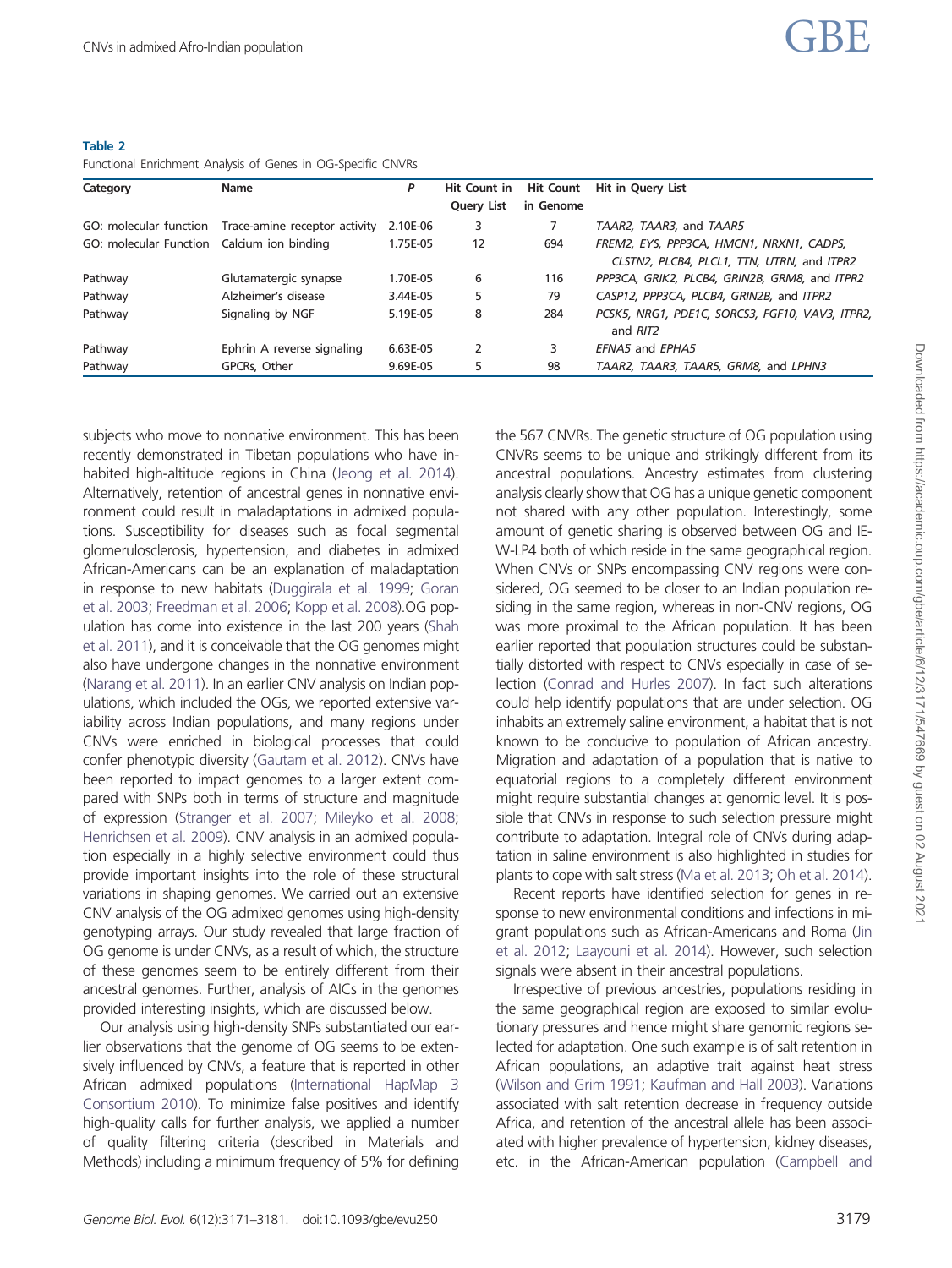Tishkoff 2008). Gene-ontology analysis in OG revealed CNVRs to be abundant in processes such as calcium ion binding and trace-amine receptor activity. Perturbations in calcium ion channel genes can lead to multiple disease conditions such as neurologic, cardiologic, and nephrologic abnormalities (supplementary table S7, Supplementary Material online). For example, association of variations in TTN with cardiomyopathy (Herman et al. 2012), ITPR2 with renal carcinoma (Wu et al. 2011), etc. Interestingly, there was a significant enrichment of trace amine receptor genes (TAAR2, TAAR3, and TAAR5), which are a family of G protein-coupled receptors known to bind endogenous biogenic amines and affect behavioral phenotypes (Keller and Vosshall 2008; Nei et al. 2008). Genes with CNVs were dispersed across all chromosomes ruling out the possibility that such an accumulation of CNVs could be a chance event (supplementary fig. S9, Supplementary Material online). It also complements the observations made by SNP in the earlier study. Interestingly, some of these CNV regions were also shared with the parental population residing in same region. Though in terms of SNPs, the parental population is closer to the other IE population, a distinct set of CNVRs, which it shares with OG seem to differentiate it from IE populations of other geographical regions.

To successfully inhabit a contrasting location, OG seems to have shaped its own genome through extensive CNVs. Although a large number of CNVs have been acquired denovo and are present in multiple individuals in the OG population, some CNVs have been retained from the ancestral Indian population, which together might have allowed the population to adapt to its new habitat. This provides an important genetic resource for mapping/identification of genes that could be involved in salt stress adaptation/maladaptation relevant in many phenotypes and diseases.

## Supplementary Material

Supplementary text S1, tables S1–S7, and figures S1–S9 are available at Genome Biology and Evolution online (http:// www.gbe.oxfordjournals.org/).

## Acknowledgments

This project was supported by the Council of Scientific and Industrial Research (CSIR) (CMM-0016 and MLP-901). A.N. and D.K. are supported by Department of Science and Technology-INSPIRE Senior Research Fellowships. P.J. and A.K.M. acknowledge CSIR and Department of Biotechnology, BINC, for Senior Research Fellowships, respectively.

## Literature Cited

Alkan C, Coe BP, Eichler EE. 2011. Genome structural variation discovery and genotyping. Nat Rev Genet. 12:363–376.

- Basu A, et al. 2009a. Admixture mapping of quantitative trait loci for BMI in African Americans: evidence for loci on chromosomes 3q, 5q, and 15q. Obesity 17:1226–1231.
- Basu A, et al. 2009b. Admixture mapping of quantitative trait loci for blood lipids in African-Americans. Hum Mol Genet. 18:2091–2098.
- Beckmann JS, Estivill X, Antonarakis SE. 2007. Copy number variants and genetic traits: closer to the resolution of phenotypic to genotypic variability. Nat Rev Genet. 8:639.
- Breiman L. 2001. Random forests. Machine Learn. 45:5–32.
- Campbell MC, Tishkoff SA. 2008. African genetic diversity: implications for human demographic history, modern human origins, and complex disease mapping. Annu Rev Genomics Hum Genet. 9:403.
- Chen J, Bardes EE, Aronow BJ, Jegga AG. 2009. ToppGene suite for gene list enrichment analysis and candidate gene prioritization. Nucleic Acids Res. 37:W305–W311.
- Conrad DF, Hurles ME. 2007. The population genetics of structural variation. Nat Genet. 39:S30–S36.
- Conrad DF, et al. 2010. Origins and functional impact of copy number variation in the human genome. Nature 464:704–712.
- Cook EH Jr, Scherer SW. 2008. Copy-number variations associated with neuropsychiatric conditions. Nature 455:919–923.
- Cooper GM, Nickerson DA, Eichler EE. 2007. Mutational and selective effects on copy-number variants in the human genome. Nat Genet. 39:S22–S29.
- Darvasi A, Shifman S. 2005. The beauty of admixture. Nat Genet. 37: 118–119.
- Duggirala R, et al. 1999. Linkage of type 2 diabetes mellitus and of age at onset to a genetic location on chromosome 10q in Mexican Americans. Am J Hum Genet. 64:1127–1140.
- Excoffier L, Laval G, Schneider S. 2005. Arlequin (version 3.0): an integrated software package for population genetics data analysis. Evol Bioinform Online. 1: 47–50.
- Falush D, Stephens M, Pritchard JK. 2003. Inference of population structure using multilocus genotype data: linked loci and correlated allele frequencies. Genetics 164:1567–1587.
- Feuk L, Carson AR, Scherer SW. 2006. Structural variation in the human genome. Nat Rev Genet. 7:85–97.
- Freedman ML, et al. 2006. Admixture mapping identifies 8q24 as a prostate cancer risk locus in African-American men. Proc Natl Acad Sci U S A. 103:14068–14073.
- Freeman JL, et al. 2006. Copy number variation: new insights in genome diversity. Genome Res. 16:949–961.
- Gautam P, et al. 2012. Spectrum of large copy number variations in 26 diverse Indian populations: potential involvement in phenotypic diversity. Hum Genet. 131:131–143.
- Gibbs RA, et al. 2003. The international HapMap project. Nature 426: 789–796.
- Goran MI, Ball GD, Cruz ML. 2003. Obesity and risk of type 2 diabetes and cardiovascular disease in children and adolescents. J Clin Endocrinol Metab. 88:1417–1427.
- Henn BM, et al. 2011. Hunter-gatherer genomic diversity suggests a southern African origin for modern humans. Proc Natl Acad Sci U S A. 108: 5154–5162.
- Henrichsen CN, Chaignat E, Reymond A. 2009. Copy number variants, diseases and gene expression. Hum Mol Genet. 18:R1–R8.
- Herman DS, et al. 2012. Truncations of titin causing dilated cardiomyopathy. N Engl J Med. 366:619–628.
- Indian Genome Variation Consortium. 2008. Genetic landscape of the people of India: a canvas for disease gene exploration. J Genet. 87: 3–20.
- International HapMap 3 Consortium. 2010. Integrating common and rare genetic variation in diverse human populations. Nature 467:52–58.
- Iskow RC, Gokcumen O, Lee C. 2012. Exploring the role of copy number variants in human adaptation. Trends Genet. 28:245–257.